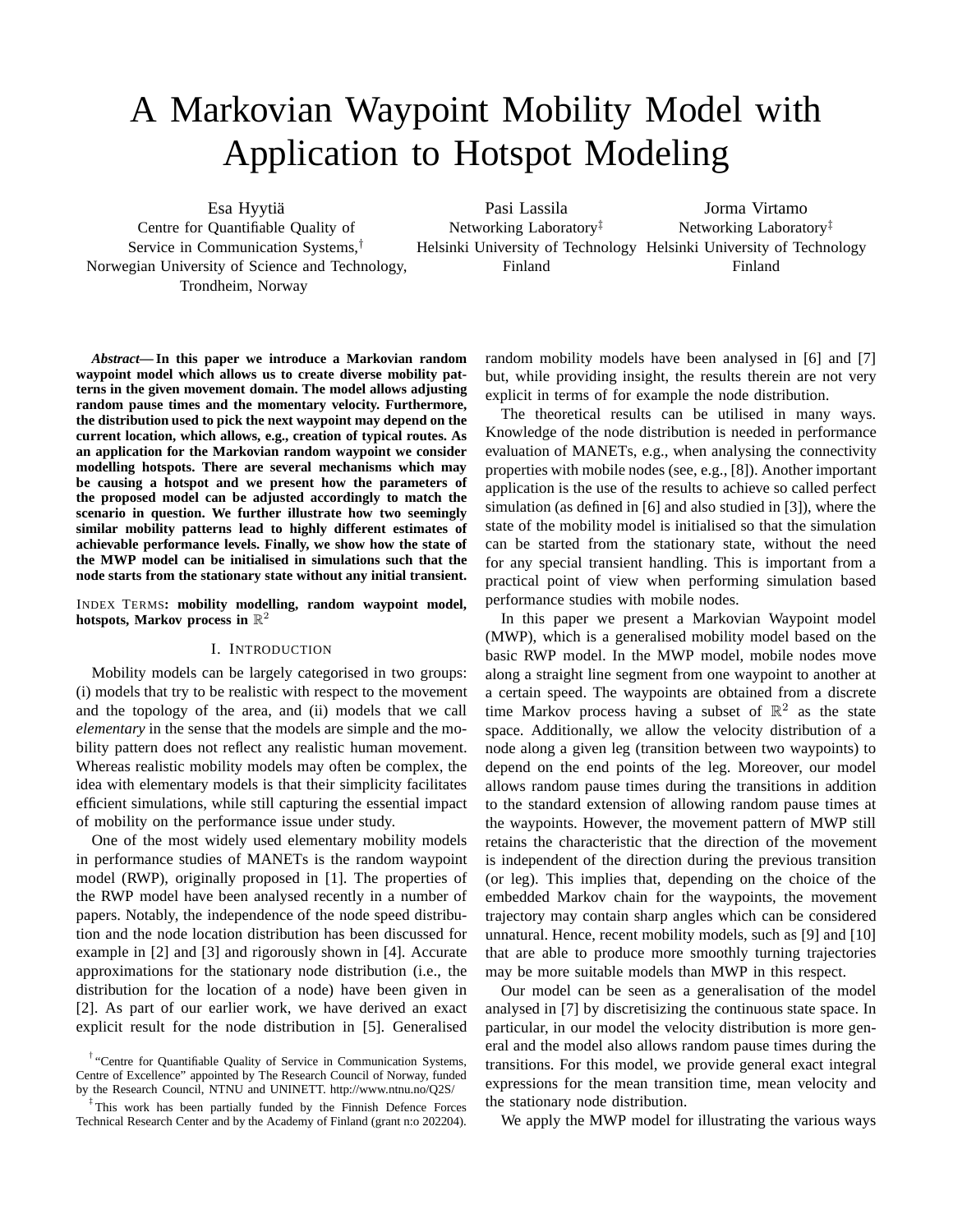

Fig. 1. Basic RWP process illustrated (left) and the notation in formula (1) (right).

of modeling hotspots from the point of view of network simulations. According to our definition, a hotspot is a part in the movement area, where the nodes spend a proportionally larger fraction of time, and this phenomenon can be achieved in several ways. This has been studied by using simulations in [11], but we rely on our exact results. We further compare the various ways of modeling the hotspots and illustrate through a simple example how the hotspot model (or the mechanism behind the hotspot phenomenon) may influence the obtained performance results. This serves as an argument for the necessity of having a rational reason for adopting a certain modeling approach. Additionally, we describe how the simulation of the MWP process can be started from the stationary distribution, which is referred to as perfect simulation.

The rest the of paper is organised as follows. In Section II we discuss the basic RWP model. The MWP model is formally defined in Section III, and then, in Section IV we present the relevant analytical results for the model. In Section V we discuss briefly the different realistic mechanisms behind hotspots and map them to the different model parameters, illustrated by examples. In Section VI we illustrate briefly how perfect simulation can be achieved for our model. Finally, Section VII contains the conclusions.

## II. PRELIMINARIES AND THE BASIC RWP MODEL

The basic RWP process is defined by an infinite sequence,

$$
(P_0, P_1), (P_1, P_2), (P_2, P_3), \ldots
$$

where each  $P_i$  is a so-called waypoint and  $(P_i, P_{i+1})$  corresponds to one leg. The node simply moves with a constant velocity of  $v$  from one waypoint to another. A sample realisation is illustrated in Fig. 1 (left). The stationary node distribution of the basic RWP process is given by [5]

$$
f(\mathbf{r}) = \frac{1}{\overline{\ell} \cdot A^2} \int_0^{\pi} a_1 a_2 (a_1 + a_2) d\theta, \tag{1}
$$

where  $\overline{\ell}$  is the mean length of a leg, A the area of the domain (assumed to be convex),  $a_1 = a(\mathbf{r}, \theta + \pi)$  and  $a_2 = a(\mathbf{r}, \theta)$  are the distances to the border from point **r** in direction  $\theta + \pi$  and  $\theta$ , respectively (see Fig. 1 (right)). A similar integral formula can be also derived for the mean arrival rate into a given subset (see [12]).

As a simple extension to the basic RWP model one can introduce i.i.d. pause times at the waypoints before the node continues on the next leg. The pdf of the node location in this case consists of two components corresponding to two modes (moving and paused) which alternate in the original process, see [2], [3].

## III. MARKOVIAN WAYPOINT MODEL

In this section we give a definition for a more general model than RWP which we refer to as the Markovian waypoint model (MWP). The model is as follows.

## **Definition of the Markovian waypoint (MWP) model:**

- 1) **Waypoints**: The node moves along a straight line segment from the current waypoint  $P_i$  to the next  $P_{i+1}$ . The waypoints  $P_0, P_1, P_2, \ldots$  constitute a Markov chain in a convex area  $A \subset \mathbb{R}^2$  with transition probability densities given by  $g(\mathbf{r}_1, \mathbf{r}_2) : \mathcal{A} \times \mathcal{A} \to \mathbb{R}$ . Thus, given the current waypoint  $r_1$ , the next waypoint  $r_1$  is drawn using the conditional pdf  $g(\mathbf{r}_1, \mathbf{r}_2)$ .
- 2) **Velocity of the node**: Consider a leg  $(\mathbf{r}_1, \mathbf{r}_2)$  and a point **r** on it located at the distance of r from  $\mathbf{r}_1$ ,  $\mathbf{r} =$  $\mathbf{r}_1 + r \cdot \frac{\mathbf{r}_2 - \mathbf{r}_1}{|\mathbf{r}_2 - \mathbf{r}_1|}$ . We define the velocity for node on leg  $(P_{i-1}, P_i) = (\mathbf{r}_1, \mathbf{r}_2)$  at point r as a conditional random function,  $v_i(r) \sim \nu(r; \mathbf{r}_1, \mathbf{r}_2)$ . Thus, for each leg i a random velocity  $v_i(r)$  is drawn from  $v(r; \mathbf{r}_1, \mathbf{r}_2)$ , which defines the velocity along the leg  $i$ .
- 3) **Pause times at waypoints**: The node keeps a random pause time  $\tau_i \sim \tau(P_i)$ , at each waypoint  $P_i$ , where  $\tau(\mathbf{r})$ is assumed to have a finite mean  $\overline{\tau}(\mathbf{r}) < \infty$   $\forall \mathbf{r} \in \mathcal{A}$ .
- 4) **Poissonian pause times during transitions**: The node may also keep random pauses on each leg. Let  $\gamma(r; \mathbf{r}_1, \mathbf{r}_2)$  denote the conditional intensity (per unit time, e.g., in  $1/s$ ) at which a moving node from  $r_1$  to  $r_2$ stops and goes to a pause state, and let the conditional random variable  $S(r; \mathbf{r}_1, \mathbf{r}_2)$  denote the duration of the pause (a function of the location r on leg  $(\mathbf{r}_1, \mathbf{r}_2)$ ).

The MWP model is a general model that allows a very versatile modeling of node movement. However, the MWP model can still be considered as an elementary mobility model in the sense that the path the node follows between two consecutive waypoints is a straight line.

The way the waypoints are chosen allows us to create, e.g., popular routes a user walks or drives through, i.e., the consecutive legs may be correlated. The velocity of the node, defined by the conditional random variables  $\nu(r; \mathbf{r}_1, \mathbf{r}_2)$ , allows us to model different kinds of transitions and terrain types. One can, e.g., define the velocity distribution based on the distance to be travelled, i.e., the longer transitions with speeds typical to a vehicular user, and shorter with speeds typical to a pedestrian user [7]. Or,  $\nu(r; \mathbf{r}_1, \mathbf{r}_2)$ ) along a given leg may be defined such that it models the increase of speed from 0 to a random maximum speed (constant acceleration) and the subsequent deceleration. If the length of the leg is not enough, the target maximum speed will not be reached.

### IV. ANALYTICAL RESULTS

In this section we will present several analytical results for the MWP process. First we will derive expressions for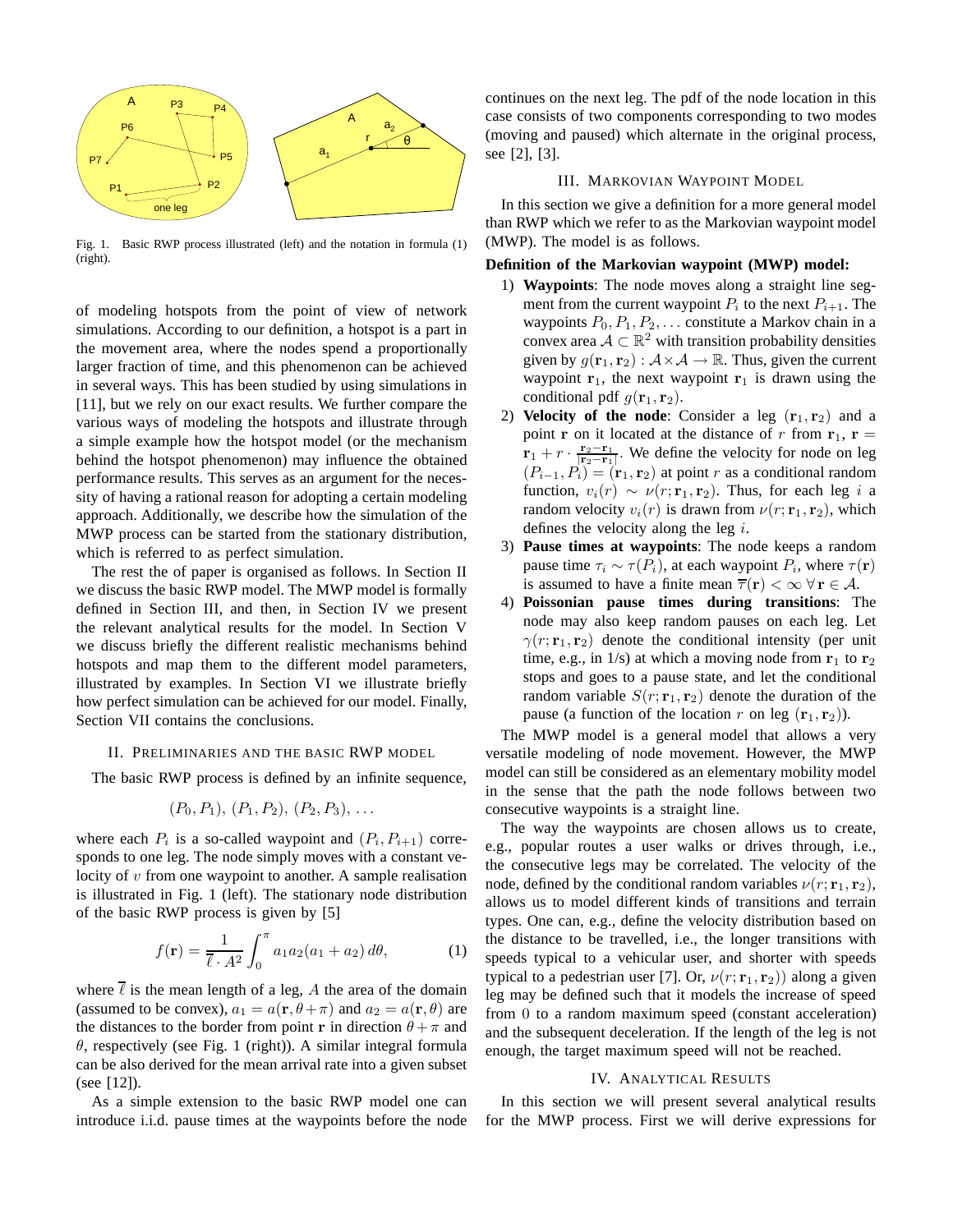the mean transition and pause times, the two modes which alternate in the complete process. Then, based on these we give an exact expression for the stationary node distribution.

Before proceeding, observe that in the MWP model the node may be in three different states at a given point of time: 1) the node is moving towards the next waypoint, 2) the node is keeping a pause on a leg towards the next waypoint, or 3) the node is keeping a pause at the current waypoint (see Fig. 2).

# *A. Mean transition and pause times*

Let  $\pi(\mathbf{r})$  denote the **stationary waypoint distribution**, i.e., the pdf of the location of an arbitrary waypoint, for which it holds that

$$
\int_{\mathcal{A}} \pi(\mathbf{r}_1) \cdot g(\mathbf{r}_1, \mathbf{r}_2) d^2 \mathbf{r}_1 = \pi(\mathbf{r}_2), \text{ and}
$$
\n
$$
\int_{\mathcal{A}} \pi(\mathbf{r}) d^2 \mathbf{r} = 1.
$$
\n(2)

We assume that  $\pi(\mathbf{r})$  exists and is well-defined. Let  $\ell_i$  denote the length of leg i,  $\ell_i = |P_i - P_{i-1}|$ , and  $\bar{\ell}$  the **mean length of a leg**,

$$
\overline{\ell} = \int_{\mathcal{A}} d^2 \mathbf{r}_1 \ \pi(\mathbf{r}_1) \int_{\mathcal{A}} d^2 \mathbf{r}_2 \ g(\mathbf{r}_1, \mathbf{r}_2) \ |\mathbf{r}_2 - \mathbf{r}_1|.
$$

We also assume that  $\overline{\ell}$  is finite, which is the case if the diameter of  $A$  is finite. Let  $T_i$  denote the **transition time of leg** i, i.e.,

$$
T_i = \int\limits_0^{\ell_i} \frac{dr}{v_i(r)}
$$

.

Note that the velocity distribution  $v_i(r)$  is a random variable,  $v_i(r) \sim \nu(r; P_{i-1}, P_i)$ , and may depend on  $P_{i-1}$  and  $P_i$ .

**Proposition 1 (mean transition time)** *The mean transition time between two waypoints*  $P_{i-1}$  *and*  $P_i$ *, not including the pause time at the end of the leg, is given by*

$$
\mathbf{E}[T] = \int_{\mathcal{A}} d^2 \mathbf{r}_1 \ \pi(\mathbf{r}_1) \int_{\mathcal{A}} d^2 \mathbf{r}_2 \ g(\mathbf{r}_1, \mathbf{r}_2)
$$
\n
$$
\int_{0}^{|\mathbf{r}_2 - \mathbf{r}_1|} dr \ \mu(r; \mathbf{r}_1, \mathbf{r}_2) \cdot \mathbf{E} \left[ \nu^{-1}(r; \mathbf{r}_1, \mathbf{r}_2) \right],
$$
\n(3)

*where*

$$
\mu(r; \mathbf{r}_1, \mathbf{r}_2) = 1 + \gamma(r; \mathbf{r}_1, \mathbf{r}_2) \cdot \overline{S}(r; \mathbf{r}_1, \mathbf{r}_2).
$$

*Proof:* Conditioning on the leg  $(\mathbf{r}_1, \mathbf{r}_2)$  gives

$$
\mathbf{E}[T] = \int_{\mathcal{A}} d^2 \mathbf{r}_1 \ \pi(\mathbf{r}_1) \int_{\mathcal{A}} d^2 \mathbf{r}_2 \ g(\mathbf{r}_1, \mathbf{r}_2) \cdot \mathbf{E}[T | \mathbf{r}_1, \mathbf{r}_2].
$$

Consider next an arbitrary leg  $(\mathbf{r}_1, \mathbf{r}_2)$  going through **r**,

$$
\mathbf{r} = \mathbf{r}_1 + r \cdot \frac{\mathbf{r}_2 - \mathbf{r}_1}{|\mathbf{r}_2 - \mathbf{r}_1|},\tag{4}
$$



Fig. 2. Different modes of the MWP model.

and a short time interval of length  $\Delta t$ . Conditioned on a velocity distribution  $v_i(r)$  along the leg i, without a possible stop the node travels a distance of  $\Delta r = v_i(r) \cdot \Delta t$  during this time. However, with probability of  $\gamma(r; \mathbf{r}_1, \mathbf{r}_2) \cdot \Delta t$  a transition to pause mode occurs and it takes  $\Delta t + S(r; \mathbf{r}_1, \mathbf{r}_2)$  time units from the node to travel the same distance of  $\Delta r$ . Hence, the mean time spent to travel the distance  $\Delta r$  is

$$
\Delta T = \Delta t + \Delta t \cdot \gamma(r; \mathbf{r}_1, \mathbf{r}_2) \cdot \overline{S}(r; \mathbf{r}_1, \mathbf{r}_2)
$$
  
=  $\mu(r; \mathbf{r}_1, \mathbf{r}_2) \cdot v_i^{-1}(r; \mathbf{r}_1, \mathbf{r}_2) \Delta r$ 

and consequently,

$$
\mathbf{E}\left[T|\mathbf{r}_1,\mathbf{r}_2\right] = \int\limits_0^{|\mathbf{r}_2-\mathbf{r}_1|} \mu(r;\mathbf{r}_1,\mathbf{r}_2) \cdot \mathbf{E}\left[\nu^{-1}(r;\mathbf{r}_1,\mathbf{r}_2)\right]. \quad (5)
$$

**Corollary 2 (leg independent velocity)** *If the velocity on each leg remains constant, the value of which is drawn when a new leg starts from a distribution which is independent on the end point locations of the leg,*  $\nu(r; \mathbf{r}_1, \mathbf{r}_2) \sim v$ *, and there are no pause times, then*

$$
E[T] = \overline{\ell} \cdot E[1/v].
$$

**Proposition 3 (mean pause time)** *The mean pause time before the next transition, denoted by* E [τ]*, is given by*

$$
E[\tau] = \int_{\mathcal{A}} d^2 \mathbf{r} \,\pi(\mathbf{r}) \,\overline{\tau}(\mathbf{r}).
$$
 (6)

The proof is trivial.

# *B. Stationary node distribution*

The MWP process consists of two alternating states, transition and pause. Moreover, each transition consists of one or more moving periods separated by Poissonian pause times. Let  $p^{(t)}$ ,  $p^{(m)}$ ,  $p^{(s)}$  and  $p^{(p)}$  denote the fraction of time the node spends on transitions, the node is moving, the node is keeping a pause during a transition, and the node is keeping a pause at waypoints, respectively. For these we have,

$$
p^{(t)} = p^{(m)} + p^{(p)} = \frac{\mathbb{E}[T]}{\mathbb{E}[T] + \mathbb{E}[\tau]}, \text{ and}
$$
  

$$
p^{(s)} = 1 - p^{(t)} = \frac{\mathbb{E}[\tau]}{\mathbb{E}[T] + \mathbb{E}[\tau]}.
$$
 (7)

First consider a process without pause times at waypoints.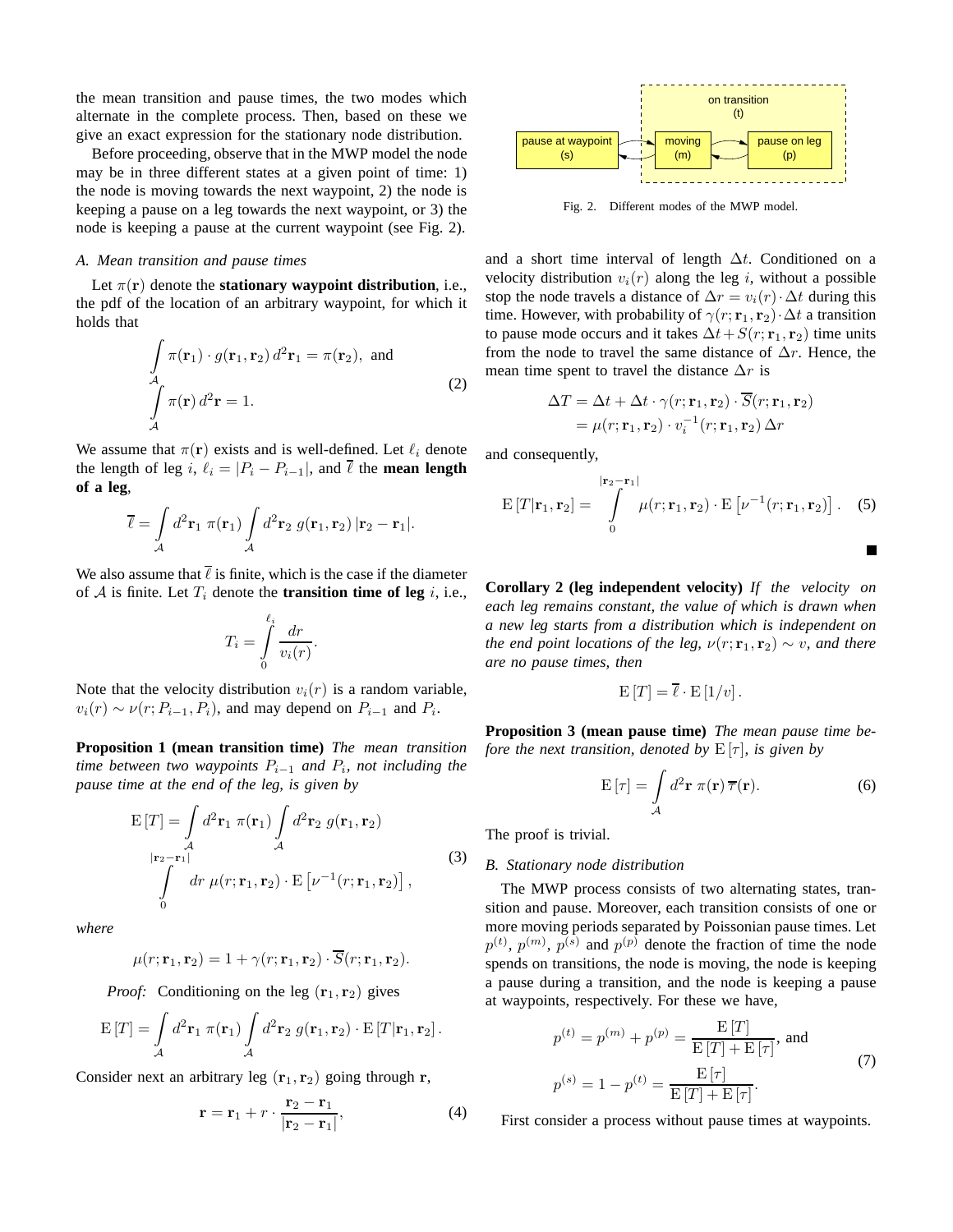#### **Proposition 4 (MWP without pause times at waypoints)**

*The stationary node distribution of the MWP process*  $(g, \nu, \gamma, S)$  *is given by* 

$$
f^{(t)}(\mathbf{r}) = \frac{1}{\mathrm{E}[T]} \int_{0}^{2\pi} d\phi \int_{0}^{a(\mathbf{r}, \phi + \pi)} dr_1 \pi(\mathbf{r}_1) \int_{0}^{a(\mathbf{r}, \phi)} dr_2
$$
  
\n
$$
(r_1 + r_2) \cdot g(\mathbf{r}_1, \mathbf{r}_2) \cdot \mu(r; \mathbf{r}_1, \mathbf{r}_2) \cdot \mathrm{E}\left[\nu^{-1}(r_1; \mathbf{r}_1, \mathbf{r}_2)\right],
$$
\n(8)

*where*

$$
\mu(r; \mathbf{r}_1, \mathbf{r}_2) = 1 + \gamma(r; \mathbf{r}_1, \mathbf{r}_2) \cdot \overline{S}(r; \mathbf{r}_1, \mathbf{r}_2),
$$

*and*  $a(\mathbf{r}, \phi)$  *denotes the distance from point* **r** *to the boundary*  $\partial A$  *in direction*  $\phi$ ,  $\mathbf{r}_1 = \mathbf{r} - r_1 \cdot (\cos \phi, \sin \phi)$  *and*  $\mathbf{r}_2 =$  $\mathbf{r} + r_2 \cdot (\cos \phi, \sin \phi)$ .

*Proof:* We consider the mobile component, i.e., a process from which pause times at the waypoints have been removed  $(\tau(\mathbf{r})=0 \,\forall \mathbf{r})$ . The probability of finding a node inside a small area element dA around point **r**  $\in$  A at an arbitrary point of time is clearly equal to the time the node spends inside  $dA$ during an arbitrary leg multiplied by the leg generation rate (cf. Little's result). The legs are generated at the rate of

$$
\frac{1}{\mathbf{E}[T]}.
$$

Let  $E[\Delta t]$  denote the mean time spent inside dA during an arbitrary leg. Thus the pdf of the stationary node location is

$$
f^{(t)}(\mathbf{r}) = \frac{\mathrm{E}[\Delta t]}{\mathrm{E}[T] \cdot dA}.
$$

Our approach is based on conditioning on the leg and the velocity distribution,  $(P_{i-1}, P_i, v_i(r))$ , for which we have

$$
\mathbf{E}\left[\Delta t\right] = \mathbf{E}\left[\mathbf{E}\left[\Delta t|P_{i-1}=\mathbf{r}_1, P_i=\mathbf{r}_2, v_i(r)=v(r)\right]\right].
$$

From (2) we can obtain  $\pi(\mathbf{r})$ , which corresponds to the pdf that an arbitrary leg starts from **r**. Conditioning on the starting point of the leg  $P_{i-1} = \mathbf{r}_1$  gives

$$
f^{(t)}(\mathbf{r}) = \int_{\mathcal{A}} \pi(\mathbf{r}_1) \cdot \mathbf{E} \left[\Delta t | \mathbf{r}_1\right] d^2 \mathbf{r}_1
$$
  
= 
$$
\int_{0}^{2\pi} \int_{0}^{a(\mathbf{r}, \phi + \pi)} r_1 \cdot \pi(\mathbf{r}_1) \cdot \mathbf{E} \left[\Delta t | \mathbf{r}_1\right] dr_1 d\phi, \quad (9)
$$

where in the latter form  $\mathbf{r}_1 = \mathbf{r} - r_1 \cdot (\cos \phi, \sin \phi)$  and  $a(\mathbf{r}, \phi)$ is the distance from point **r** to the boundary in direction  $\phi$ .

Next we condition on the end point  $P_i = \mathbf{r}_2$ . According to Fig. 3 the possible destination area of legs going through  $dA$ at the distance of  $r_1 + r_2$  is equal to  $(r_1 + r_2) d\theta dr_2$ . Thus,

$$
\mathbf{E}\left[\Delta t|\mathbf{r}_1\right] = \int\limits_0^{a(\mathbf{r},\phi)} \mathbf{E}\left[\Delta t|\mathbf{r}_1,\mathbf{r}_2\right] \cdot \left(r_1+r_2\right) \cdot g(\mathbf{r}_1,\mathbf{r}_2) \,d\phi \,dr_2. \tag{10}
$$

Finally, we condition on the velocity distribution on leg  $(\mathbf{r}_1, \mathbf{r}_2)$  denoted by  $v_i(r)$ . In particular, we condition on that the velocity of the node at point **r** is  $v_i(r_1) = v(r_1)$ . We



Fig. 3. Illustration of derivation.

must also explicitly take into account a possible Poissonian pause within dA. Let  $\Delta$  denote the length of the line segment  $(\mathbf{r}_1, \mathbf{r}_2)$  residing inside dA (see Fig. 3). If the node does not pause during a transition through  $dA$  the time spent in  $dA$  is

$$
\Delta t_0 = \frac{\Delta}{v(r_1)}
$$

,

which happens with the probability of  $1 - \gamma(r_1; \mathbf{r}_1, \mathbf{r}_2) \cdot \Delta t_0$ . Similarly, with a probability of  $\gamma(r_1; \mathbf{r}_1, \mathbf{r}_2) \cdot \Delta t_0$  a Poissonian pause time occurs and the time spent inside  $dA$  is given by

$$
\Delta t_1 = \frac{\Delta}{v(r_1)} + S(r_1; \mathbf{r}_1, \mathbf{r}_2),
$$

and the mean sojourn time in dA on leg  $(\mathbf{r}_1, \mathbf{r}_2)$  with  $v(r)$  is

$$
\begin{aligned} \mathbf{E} \left[ \Delta t | P_{i-1} = \mathbf{r}_1, P_i = \mathbf{r}_2, v_i(r) = v(r) \right] \\ &= \frac{\Delta}{v(r_1)} \cdot \left( 1 + \gamma(r_1; \mathbf{r}_1, \mathbf{r}_2) \cdot \overline{S}(r_1; \mathbf{r}_1, \mathbf{r}_2) \right) \\ &= \frac{\Delta \cdot \mu(r_1; \mathbf{r}_1, \mathbf{r}_2)}{v(r_1)}, \end{aligned}
$$

which yields,

$$
\mathbf{E}\left[\Delta t|P_{i-1}=\mathbf{r}_{1},P_{i}=\mathbf{r}_{2}\right]
$$
  
=  $\Delta \cdot \mu(r_{1};\mathbf{r}_{1},\mathbf{r}_{2}) \cdot \mathbf{E}\left[\nu^{-1}(r_{1};\mathbf{r}_{1},\mathbf{r}_{2})\right].$  (11)

Next we refer again to Fig. 3 and note that  $dA = \Delta \cdot r_1 d\phi$ . Substituting this into (11) gives

$$
\mathbf{E}\left[\Delta t|P_{i-1}=\mathbf{r}_1, P_i=\mathbf{r}_2\right]
$$

$$
=\frac{dA}{d\phi r_1} \cdot \mu(r_1; \mathbf{r}_1, \mathbf{r}_2) \cdot \mathbf{E}\left[\nu^{-1}(r_1; \mathbf{r}_1, \mathbf{r}_2)\right].
$$

Combining this with (9) and (10) completes the proof.

It turns out, as can be seen from the previous proof, that from the point of view of the stationary distribution, the Poissonian pause times corresponding to state 2) can be replaced by adjusting the velocity  $\nu$  in an appropriate way:

**Corollary 5 (Poissonian pause times and (mean) velocity)** *The MWP process*  $(g, \nu, \tau, \gamma, S)$  *with the Poissonian pause times, defined by*  $\gamma(r; \mathbf{r}_1, \mathbf{r}_2)$  *and*  $S(r; \mathbf{r}_1, \mathbf{r}_2)$ *, has the same stationary node distribution as a MWP process*  $(g, \nu^*, \tau)$ *without Poissonian pause times when*

$$
\nu^*(r; \mathbf{r}_1, \mathbf{r}_2) = \frac{\nu(r; \mathbf{r}_1, \mathbf{r}_2)}{\mu(r; \mathbf{r}_1, \mathbf{r}_2)} = \frac{\nu(r; \mathbf{r}_1, \mathbf{r}_2)}{1 + \gamma(r; \mathbf{r}_1, \mathbf{r}_2) \cdot \overline{S}(r; \mathbf{r}_1, \mathbf{r}_2)}.
$$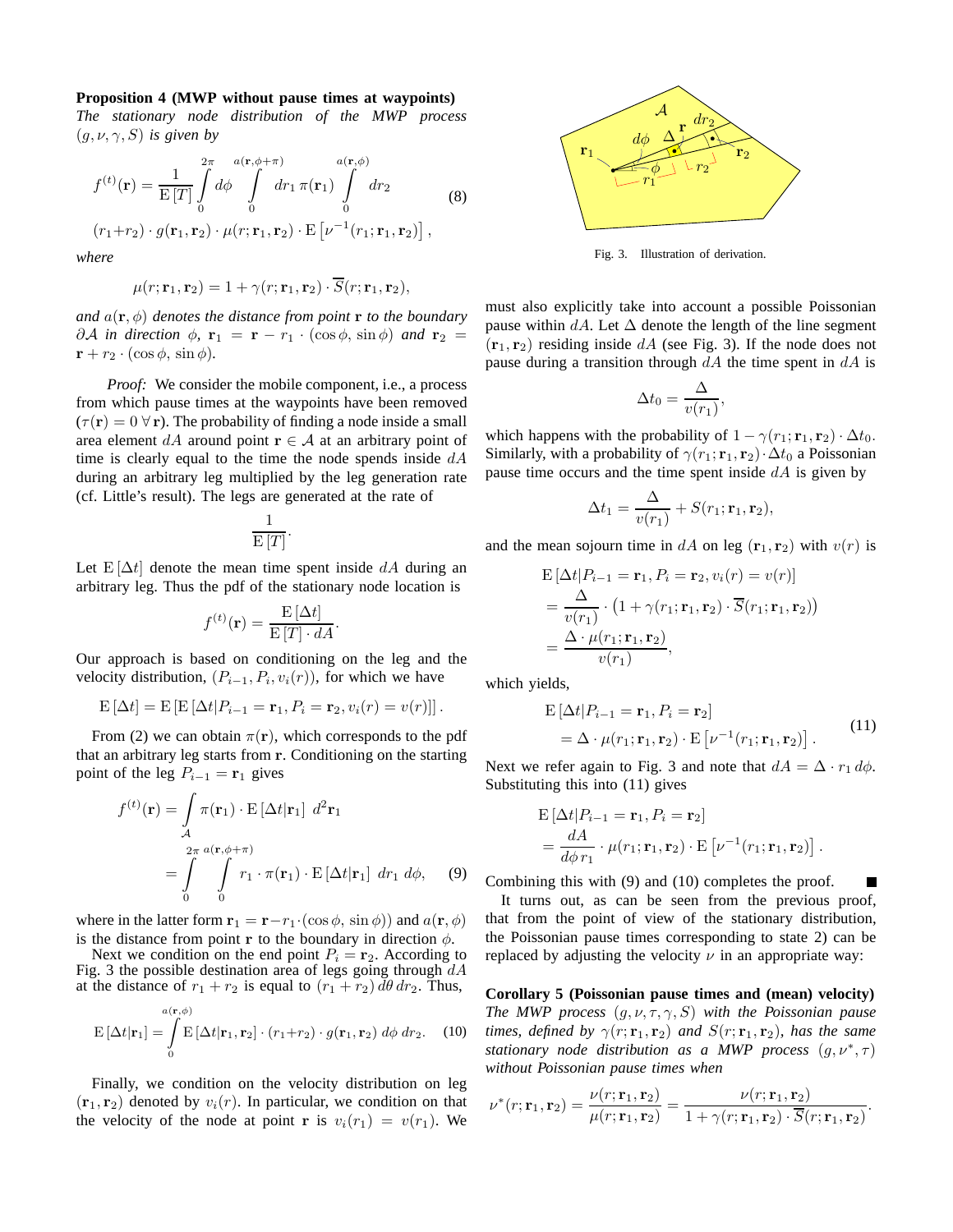**Proposition 6 (pause times at waypoints)** *The pdf of the node location on condition that the node is in pause state at a waypoint is given by*

$$
f^{(s)}(\mathbf{r}) = \frac{\pi(\mathbf{r}) \cdot \overline{\tau}(\mathbf{r})}{\mathrm{E}[\tau]}.
$$
 (12)

*Proof:* Consider a differential area element dA about **r**. The probability that an arbitrary waypoint is in  $dA$  is equal to  $\pi(\mathbf{r})$  dA, and the mean pause time in dA, according to (6), is equal to  $\overline{\tau}$ . Thus, the time spent in dA in pause mode is proportional to  $\pi(\mathbf{r}) \cdot \overline{\tau}$ . E  $[\tau]$  is a normalisation constant.

**Corollary 7 (complete process)** *The pdf of the node location of the complete process can be written as a sum*

$$
f(\mathbf{r}) = p^{(t)} \cdot f^{(t)}(\mathbf{r}) + p^{(s)} \cdot f^{(s)}(\mathbf{r}).
$$
 (13)

**Corollary 8 (mean velocity)** *The mean velocity of the node, denoted by* E [v]*, is given by*

$$
\mathbf{E}\left[v\right] = p^{(t)} \cdot \frac{\mathbf{E}\left[T\right]}{\overline{\ell}}.
$$

If one is interested in further distinguishing between the actual movement and the pause times during the transitions, the respective time proportions and conditional pdf's are easy to determine. In particular, consider any long realisation consisting of moving periods (m), Poissonian pause times during transitions (p), and pause times at waypoints (s). Let the respective time periods in different modes be  $T_m$ ,  $T_p$  and  $T_s$ , for which we have

$$
\frac{T_m + T_p}{T_m + T_p + T_s} \to p^{(t)}
$$

.

Consider next a process from which the pause times during the transitions have been removed, i.e., the time periods contributing to  $T_p$ . The two realisations, the original and the reduced, are always equally likely to occur in the respective process. For the reduced realisation we obtain similarly that

$$
\frac{T_m}{T_m + T_s} \to p^{(t*)}.
$$

Combining the above relations we have

$$
\frac{T_m}{T_m + T_p} \to \frac{p^{(t*)}(1 - p^{(t)})}{p^{(t)}(1 - p^{(t*)})}.
$$

Using (7) we can determine both  $p^{(t)}$  and  $p^{(t*)}$ , and

$$
p^{(m)} = \frac{p^{(t*)}(1-p^{(t)})}{1-p^{(t*)}},
$$
 and  $p^{(p)} = \frac{p^{(t)} - p^{(t*)}}{1-p^{(t*)}}.$ 

The conditional pdf of the mobile component can be obtained by considering a modified model where  $\gamma(\mathbf{r})=0$   $\forall$  **r**, i.e.

$$
f^{(m)}(\mathbf{r}) = f_{|\gamma=0}^{(t)}(\mathbf{r}).
$$
 (14)

Moreover, the conditional pdf of the Poissonian pause times during the transitions is given by

$$
f^{(p)}(\mathbf{r}) = \frac{1}{p^{(p)}} \cdot \left( p^{(t)} f^{(t)}(\mathbf{r}) - p^{(m)} f^{(m)}(\mathbf{r}) \right). \tag{15}
$$

Finally, a decomposition of the pdf of the node location is

$$
f(\mathbf{r}) = p^{(m)} f^{(m)}(\mathbf{r}) + p^{(p)} f^{(p)}(\mathbf{r}) + p^{(s)} f^{(s)}(\mathbf{r}).
$$
 (16)

# *C. Examples of Special Cases*

*1) Velocity independent from the waypoints:* Assume the velocity distribution  $\nu$  depends only on the current location **r**, not the starting or end points of the leg, i.e.,  $\nu = \nu(\mathbf{r})$ , and that there are no Poissonian pause times (or they depend also only on the current location and have been incorporated according to Corollary 5). Then, (8) can be written as

$$
f^{(t)}(\mathbf{r}) = \frac{\mathrm{E}\left[\nu^{-1}(\mathbf{r})\right]}{\mathrm{E}\left[T\right]} \int\limits_{0}^{2\pi} \int\limits_{0}^{a(\mathbf{r},\phi+\pi)} \pi(\mathbf{r}_1)
$$

$$
\int\limits_{0}^{a(\mathbf{r},\phi)} (r_1+r_2) \cdot g(\mathbf{r}_1,\mathbf{r}_2) \, dr_2 \, dr_1 \, d\phi.
$$

*2) Independent and Identically Distributed Waypoints:* Assume that the waypoints  $P_i$  are i.i.d. random variables having a common pdf  $g(\mathbf{r})$ , and that the velocity distribution is independent of the waypoints,  $\nu = \nu(\mathbf{r})$ . In this case,  $g(\mathbf{r}_1, \mathbf{r}_2) = g(\mathbf{r}_2)$  and  $\pi(\mathbf{r}) = g(\mathbf{r})$ . Consequently, the transition component of the pdf of the node location, given by (8), can be written as (symmetry)

$$
f^{(t)}(\mathbf{r}) = \frac{2 \mathbf{E} \left[ \nu^{-1}(\mathbf{r}) \right]}{\mathbf{E} \left[ T \right]} \int_0^{2\pi} d\phi \Bigg[
$$
  
 
$$
a(\mathbf{r}, \phi + \pi)
$$
  
 
$$
\int_0^{4\pi} dr_1 \; r_1 \cdot g(\mathbf{r}_1) \cdot \int_0^{4\pi} dr_2 \; g(\mathbf{r}_2) \Bigg]
$$

.

*3) Uniform Waypoint Distribution:* Denote by A the area of the domain,  $A = |A|$ , and assume uniformly distributed waypoints on  $A$ ,  $g(\mathbf{r})=1/A$ , and that the velocity distribution is independent of the waypoints,  $\nu = \nu(\mathbf{r})$ . In this case, the mobile component of the pdf of the node location reduces to

$$
f^{(t)}(\mathbf{r}) = \frac{\mathrm{E}\left[\nu^{-1}(\mathbf{r})\right]}{\mathrm{E}\left[T\right]A^2} \int_0^\pi a_1 a_2(a_1 + a_2) \, d\phi,
$$

where  $a_1 = a(\mathbf{r}, \phi + \pi)$  and  $a_2 = a(\mathbf{r}, \phi)$ , see Fig. 1 (right). Similarly, the mean pause time is given by

$$
E[\tau] = \frac{1}{A} \int_{A} d^2 \mathbf{r} \ \overline{\tau}(\mathbf{r}).
$$

If we further assume a constant spatial velocity  $\nu(\mathbf{r})$  =  $v \forall r \in A$  and zero pause times at the waypoints,  $\tau(r)$  =  $0 \forall r \in A$ , then the relation between the mean leg length  $\bar{l}$  and the mean transition time  $E[T] = \overline{\ell}/v$ , and we obtain the basic RWP process. In this case the pdf for the node distribution reduces to (1).

## V. MODELLING HOTSPOTS WITH MWP

As an example application of the MWP model we consider the problem of modelling hotspots. In this section we limit ourselves to models where the spatial velocity component and the Poissonian pause times are independent of the waypoints, i.e.,  $\nu = \nu(\mathbf{r})$ ,  $\gamma = \gamma(\mathbf{r})$  and  $S = S(\mathbf{r})$ .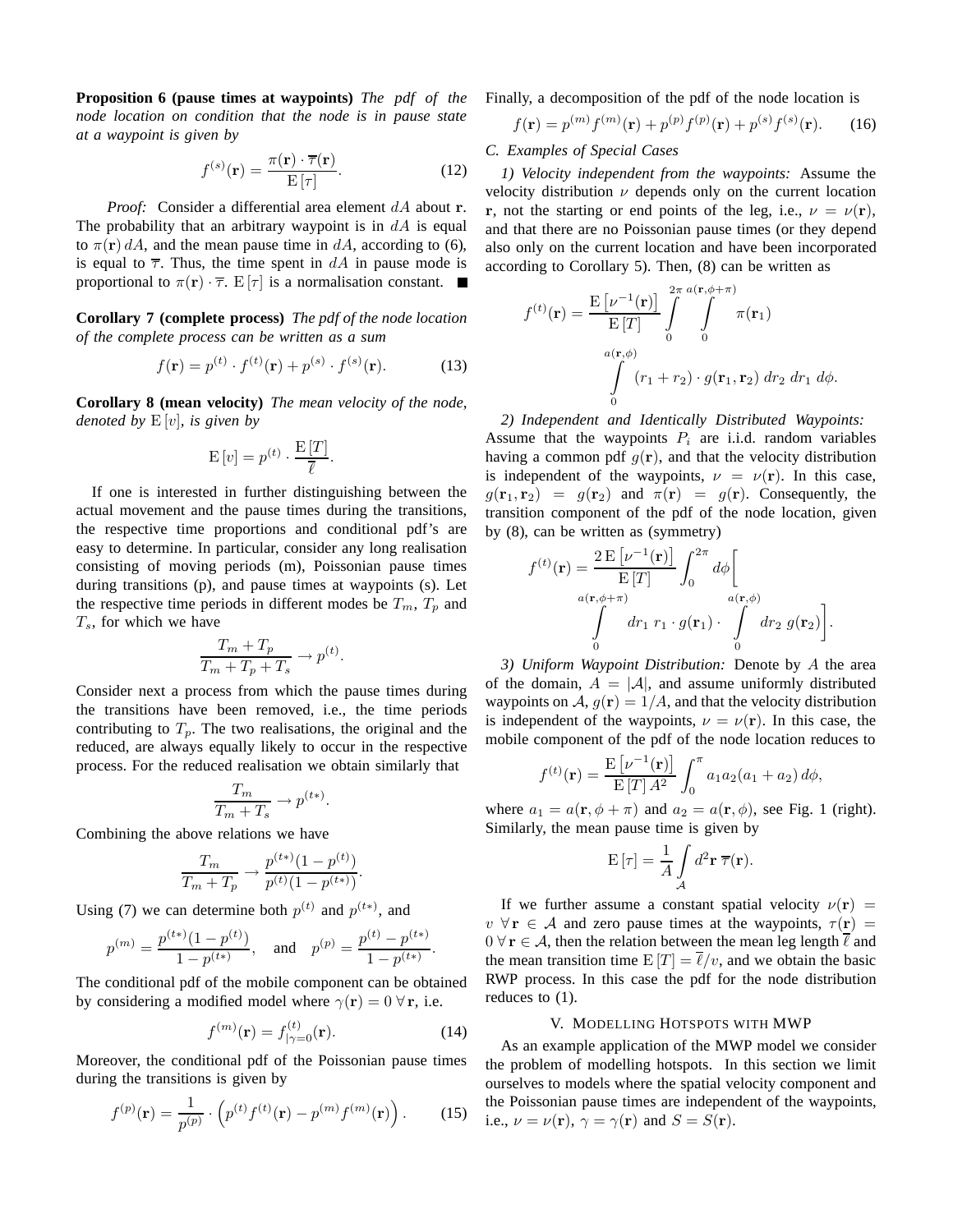#### *A. Mechanisms behind a Hotspot*

By a hotspot we refer to a situation where a considerable number of users reside within a certain area. Consider some area which we are interested in. This area can be perceived as a black box where users arrive. According to the Little's formula  $\overline{N} = \lambda \cdot \overline{D}$ , where  $\overline{N}$  denotes the mean number of users in the area,  $\lambda$  the user arrival rate, and  $\overline{D}$  the mean sojourn time of a user. The area is a hotspot if  $\overline{N}$  is considerably higher than elsewhere. Hence, either  $\lambda$  or  $\overline{D}$  (or both) must be higher than elsewhere in order to form a hotspot.

The actual reasons leading to a hotspot can be numerous. From the perspective of the model we want to know the mechanisms giving rise to a higher node density. For example, at 8 am (or 4 pm) people might be travelling to work (or home) and the underground stops might become hotspots. Generally, this kind of a scenario results from a location being a popular connecting area in a public transport system. Thus, a hotspot may be a result of users visiting often a certain area. Alternatively, it may develop as a result of users spending a considerable amount of time in the area. Examples of this kind of a scenario are an open air concert and a restaurant area in the evening.

## *B. Modelling Alternatives*

Next we discuss how the properties of the MWP process can be used to model the hotspot scenarios described above. At least, the following approaches are possible:

- 1) **Spatial pause times** at waypoints that allow the node to keep a longer pause in the hotspot area. A standard extension to the basic model is to introduce independent pause times at the waypoints before the node proceeds on the next leg. The pause times can also depend on the current location.
- 2) **Poisson pause times** during transitions that allow the node to stop in the hotspot area for a random time with rate  $\gamma(\mathbf{r})$  per time unit. This results in a different spatial distribution for the locations of the pauses than with spatial pause times at waypoints. The equivalent spatial (mean) velocity  $\nu^*(\mathbf{r})$  is given by (4) and the stationary node distribution is straightforward to determine.
- 3) **Spatial velocity** that makes the node move slower within the hotspot area. The spatial velocity allows a very general formulation for the node velocity that can include random elements, as well as location dependent features. The pdf resulting from the model with spatial velocity component  $\nu(\mathbf{r})$  is proportional to  $f^*(\mathbf{r}) \to [\nu^{-1}(\mathbf{r})],$ where  $f^*(\mathbf{r})$  is the pdf of the basic RWP model.
- 4) **Non-uniform waypoint distribution** that makes the node visit the hotspot area more often. The stationary node distribution with a non-uniform waypoint distribution can still be computed (numerically at least), even though it increases the number of nested integrals in the expression. This corresponds to, e.g., hotspots at the connecting areas of transport systems.

#### *C. Examples of Hotspot Scenarios*

Before going into the examples let us introduce some auxiliary notation. The hotspot area is denoted by  $H$  and its area by  $H = |\mathcal{H}|$ . Also, recall that  $f^*(\mathbf{r})$  denotes the pdf of the node location of the basic RWP process, as given by (1), where a node moves at a constant velocity and keeps no pause times. The proportion of time the node in the basic RWP process spends in the hotspot area is denoted by  $p<sub>H</sub>$ ,

$$
p_H = \int_{\mathcal{H}} f^*(\mathbf{r}) d^2 \mathbf{r}.
$$

*1) Pause Times at Waypoints:* Consider first the case where the waypoints are uniformly distributed,  $g(\mathbf{r})=1/A$ , spatial velocity is constant,  $\nu(\mathbf{r})=1$ , no pauses occur during the transitions,  $\gamma(\mathbf{r})=0$ , and the pause times at waypoints are

$$
\tau(\mathbf{r}) = 1_{\mathbf{r} \in \mathcal{H}} \cdot S,
$$

where S is an i.i.d. random variable and H is some subset of  $A$ corresponding to a hotspot area. This corresponds to the basic RWP process with pause times at waypoints. In this case, the mean pause time is

$$
E[\tau] = \frac{H \cdot \overline{S}}{A}
$$
 and  $f^{(s)}(\mathbf{r}) = \frac{\mathbb{1}_{\mathbf{r} \in \mathcal{H}}}{H}$ .

Consequently,

$$
f(\mathbf{r}) = q \cdot f^*(\mathbf{r}) + \frac{1-q}{H} \cdot 1_{\mathbf{r} \in \mathcal{H}},
$$

where

$$
q = p^{(t)} = \frac{\overline{\ell} \cdot \mathrm{E} [1/v]}{\overline{\ell} \cdot \mathrm{E} [1/v] + H \cdot \overline{S}/A}.
$$

Note that the parameter  $q$  represents the proportion of time the node is moving instead of keeping a pause at a waypoint. Consequently, the fraction of the user population residing in the hotspot area on average is given by

$$
z_H = 1 - q + q \cdot p_H.
$$

Let us furthermore assume that the domain  $A$  is a unit disk and the hotspot area  $H$  is a concentric disk with radius  $h$ ,  $h < 1$ , as illustrated in Fig. 4. In this case, the cdf of the node's distance from the origin is

$$
F_R(r) = q \cdot F_R^{(*)}(r) + (1 - q) \cdot \left(\frac{\min\{r, h\}}{h}\right)^2,
$$

where  $F_R^{(*)}(r)$  is the cdf of the node distance from the origin in a unit disk for the basic RWP model (see [5]),

$$
F_R^{(*)}(r) = \int_0^r \frac{45 x (1 - x^2)}{32} \int_0^{\pi} \sqrt{1 - x^2 \cos^2 \phi} \, d\phi \, dx. \tag{17}
$$

For  $r \geq h$  the above reduces into

$$
F_R(r) = 1 - q \cdot G_R^{(*)}(r),
$$

where  $G_R^{(*)}(r) = 1 - F_R^{(*)}(r)$ . Fig. 5 (left) illustrates a case with  $q = 0.8$  and  $h = 0.3$ . We note that the node density inside the hotspot is at least twice as large as elsewhere.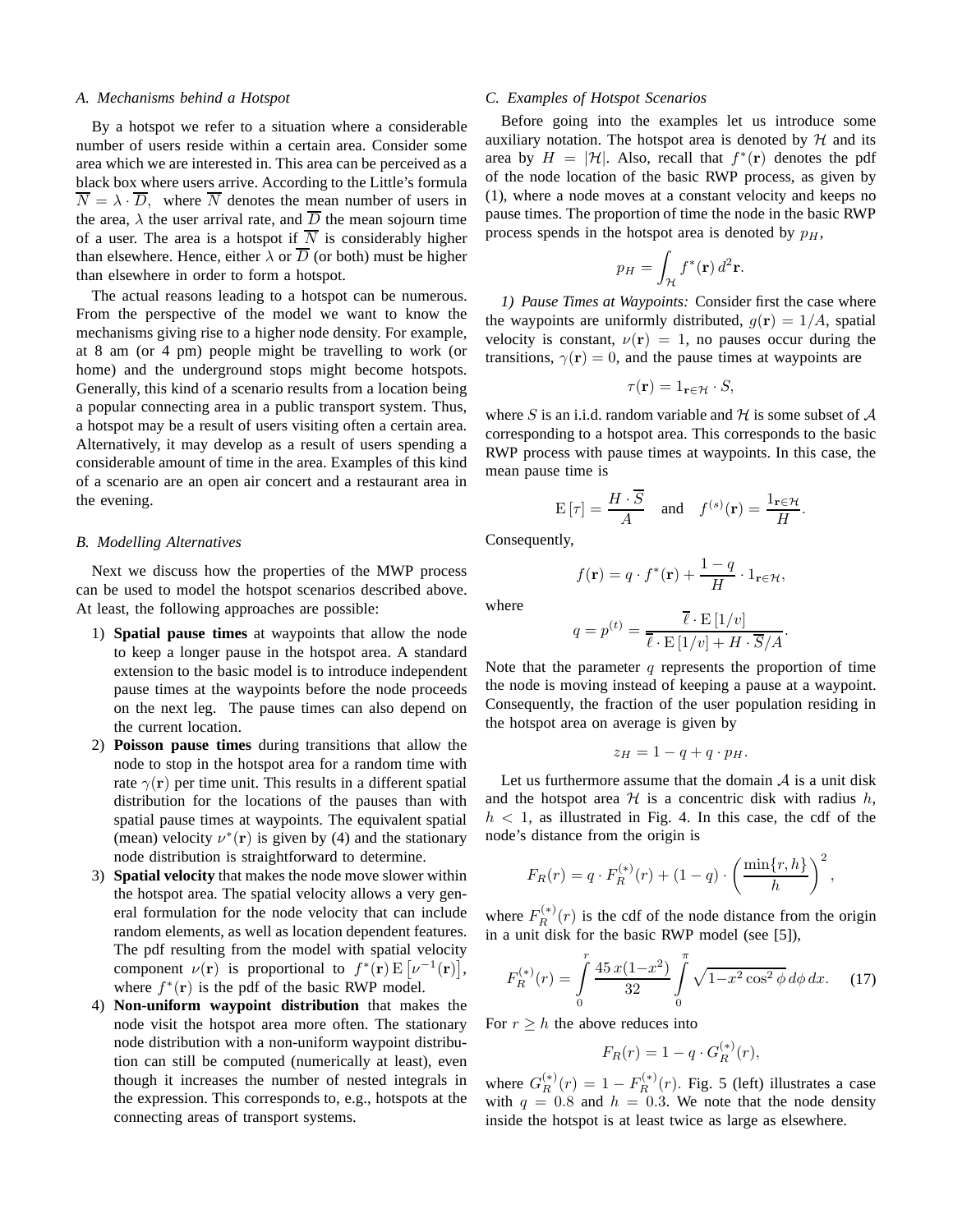

Fig. 4. Hotspot with radius of  $h$  in the center of unit disk.



Fig. 5. Resulting pdfs of the node location in a unit disk with a hotspot at the center having a radius of 0.3. In left figure the hotspot is due to the additional pause times with parameters chosen such that the fraction of time the nodes are moving is 80%. In right figure a similar hotspot is created by a slower motion in the hotspot area, i.e., the velocity of the nodes in the hotspot area is 50% of the normal velocity.

*2) Slower Movement at Hotspot:* Let us next consider another mechanism behind the hotspot, i.e., a decreased velocity at which the users move inside the hotspot. In particular, we assume that the velocity outside the hotspot is  $q$  times greater than inside the hotspot. In this case it turns out that the resulting pdf of the node location is given by

$$
f(\mathbf{r}) = \frac{1}{1 + (q-1)p_H} \cdot (1 + (q-1) \cdot 1_{\mathbf{r} \in \mathcal{H}}) \cdot f^*(\mathbf{r}).
$$

In the case of a unit disk, where the hotspot is a smaller disk located in the center, we obtain

$$
f(r) = \frac{1}{1 + (q - 1)F_R^{(*)}(h)} \cdot (1 + (q - 1) \cdot 1_{r < h}) \cdot f^*(r),
$$

where  $F_R^{(*)}(h)$  is given by (17). Furthermore, the fraction of users located in the hotspot area on average is given by

$$
z_H = \frac{q \cdot p_H}{1 + (q - 1) \cdot p_H}.
$$

Again, in Fig. 5 (right) one example case is illustrated where  $q = 2$  and  $h = 0.3$ . The two pdf's (left and right figure) are very similar with the chosen parameter values.

#### *D. Flow Level Performance*

As a final example let us consider a 3G cellular network where adaptive link rates depending on the signal quality are in use. Let random variable  $R$  denote the feasible link rate at the current location of the node. Assuming the nodes are still or move very slowly when transferring files, it can be shown that the capacity of the cell is given by (example adopted from [13], [14])

$$
C = \mathrm{E}\left[1/R\right]^{-1},
$$

based on the model of single server PS-queues.

TABLE I BASE STATION AND FOUR CAPACITY ZONES AROUND IT.



Let us assume that the cell corresponds to some hotspot where numerous users move according to MWP process and download documents only when they have stopped. As it was mentioned previously, the pause times can be generated in two ways: 1) keeping a pause at the waypoints, or 2) keeping random pause times during the transitions. In particular, we consider two cases:

- a) i.i.d. pause times at waypoints
- b) i.i.d. pause times during the transitions

Otherwise, we assume the basic model with uniform waypoint distribution. It turns out that these two seemingly quite similar mobility models lead to considerably different performances in terms of cell capacity. In a) the locations where the download requests arrive are clearly uniformly distributed as the waypoints were uniformly distributed. On the other hand, in the model where a node keeps the pause times during the transitions the download requests originate according to stationary node distribution (1) of the basic RWP process.

For simplicity, let us furthermore assume that the cell has a maximum range of 4 km and that the feasible (unshared) link rate depends solely on the distance according to Table I. The proportion of download requests arriving from each zone in both cases, denoted by  $P^{(a)}$  and  $P^{(b)}$ , respectively, are

$$
\mathbf{P}^{(a)} = (1/16, 3/16, 5/16, 7/16)
$$
  

$$
\mathbf{P}^{(b)} = (0.13, 0.34, 0.37, 0.17)
$$

Consequently, the cell capacities, given by

$$
C = \mathrm{E}\left[1/R\right]^{-1} = \left(\sum_{i} P_{i} \cdot (1/R_{i})\right)^{-1}
$$

are

$$
C^{(a)} = 80/51 \approx 1.57 \text{ Mbit/s},
$$
  

$$
C^{(b)} \approx 2.33 \text{ Mbit/s}.
$$

Thus, depending on how the stopping times are modelled, the resulting performance measure, the cell capacity, can vary a lot. At the capacity limit the zone specific loads are

$$
\boldsymbol{\rho}^{(a)} = \begin{pmatrix} 0.01, & 0.06, & 0.25, & 0.69 \end{pmatrix}, \boldsymbol{\rho}^{(b)} = \begin{pmatrix} 0.03, & 0.16, & 0.43, & 0.39 \end{pmatrix}.
$$

i.e., a significant proportion (69%) of the load originates from the outermost zone in case a), causing the degradation of the performance.